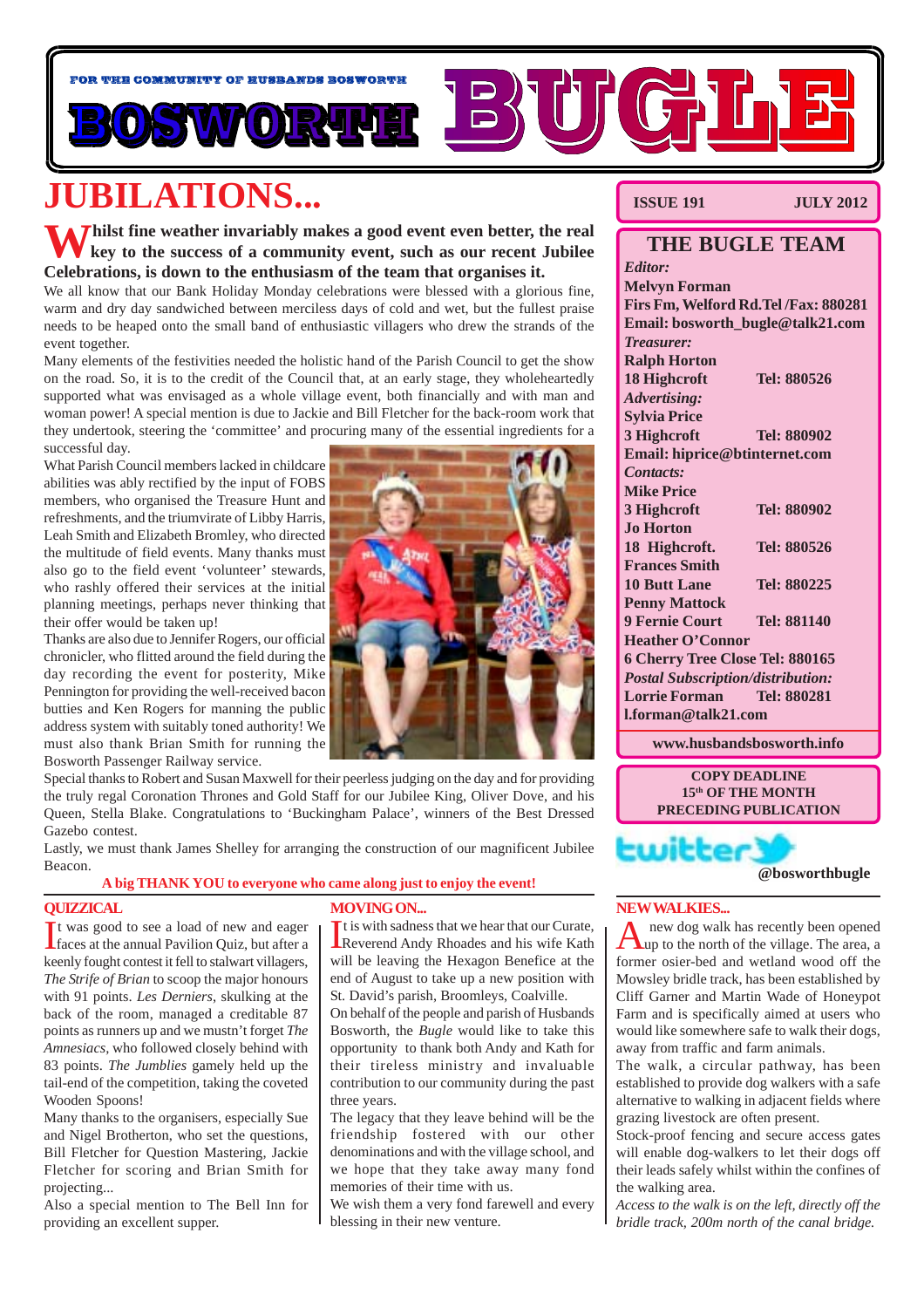### *From Bob Carstairs, Mowsley Road*

# **POSTBAG**

May I express my appreciation of all the hard work and hours of organisation that went into the Bosworth Diamond Jubilee Party. The turn-out of such numbers from our village was impressive: we all enjoyed a superb day of events, culminating in the spectacular fireworks and the lighting of the beacon. The day could not have been possible without the support of many; in particular the Parish Council and FOBs should be mentioned, but most impressive of all was the spirit of enjoyment engendered by the many villagers who grouped together for the party. What a splendid day!

### *From Ann & Chris Saxton, Bell Lane*

A big thank you to the Parish Council and all the organizers and helpers of the big village celebration. It was a day to remember not only for the children but for us all. Our grandchildren flew in from France and so enjoyed the races, the treasure hunt, the impromptu football, bacon butties and the whole party. The cakes were amazing. They will remember the Queen's Diamond Jubilee for the rest of their lives. Well done.

### *From Sybil & Andrew Barker, Sibbertoft*

We lived in Bosworth for 20 years until we were dragged away Up North, kicking and screaming in1993. We have maintained connections through many friends and hinted that we wished to come to the Jubilee celebrations. We wish to say what a wonderful day it was. Not only did we keep bumping into people we knew of old, but found it most encouraging to see so many young families, which bodes well for Bosworth. We offer huge congratulations and thanks to the organisers and helpers for putting on such a great celebration, topped off with the splendid firework display.

### *From Frances Smith, Butt Lane*

A big thank you to the organisers of our village Jubilee celebrations. Such a successful, enjoyable day and you even managed a dry, sunny day. How did you do that? Thanks must also go to all the helpers and participants on the day. It was an occasion to remember, rounded off with an excellent display of fireworks and the lighting of the beacon.

### *From Di & Peter Jones, Highcroft*

We would like to say a big thank you to everyone who organised, or helped in any way, to make the village Jubilee day so memorable. The standard of decorated gazebos, the stunning fireworks and the beacon were a real tribute to HM The Queen. It was nice to see so many families together and what a good opportunity to get to know other villagers. I am sure that many will want to repeat this experience by joining in the Bosworth Festival.

### *From The Bosworth Boys, aka Jack Johnston, Cole Pedley, Steve Harwood & Sam Caves*

We would yet again like to thank all those kind villagers (and some non-villagers) who donated generously to our Kilworth Challenge 2012 campaign. We managed to raise a total of just over £1,000 and the whole event raised over £55,000 this year breaking the £1million mark raised over its 20 year history. We are delighted to say we finished 3rd out of 35 teams, our best result to date in our six years of competing. We look forward to 2013 and look forward to bettering our result, so once again, Thank You!

### *From a Concerned Resident*

To the woman who walked an Alsatian/German Shepherd dog along the Welford Road on Thursday 21<sup>st</sup> June and allowed it to foul. You were seen allowing your dog to foul the grass area opposite the school, look around to see if anyone was watching and then walk away, leaving the mess for someone to tread in. Besides returning what is rightfully yours to you, you will also be reported if you are seen failing to clear up after your dog again.

### **SID REPORT**

**Kilworth Road entry** Period: 16<sup>th</sup> May to 23<sup>rd</sup> May Vehicle movements: 12508 Average speed: 39mph *Highest recorded speed: 74mph* **Kilworth Road entry** Period:  $23<sup>rd</sup>$  May to  $30<sup>th</sup>$  May Vehicle movements: 11886 Average speed: 39mph *Highest recorded speed: 82mph* **Church** Period:  $30<sup>th</sup>$  May to  $6<sup>th</sup>$  June Vehicle movements: 12016 Average speed: 26mph *Highest recorded speed: 52mph* **Church** Period: 6<sup>th</sup> June to 13<sup>th</sup> June Vehicle movements: 13779 Average speed: 29mph *Highest recorded speed: 49mph*

**PETFRIENDS** *Pet & Home Care* PetFriends provides clients' dogs, cats and other pets the loving care that they need while you are away, right in your own home! Your pets will stay in their own secure, familiar environment and follow their customary routine and diet. **A local veterinary nurse will look after your pets and home while you are away.** Pets fed, watered and excercised. Medication administered, plants watered. Fully insured - references available **For more information please contact Natasha Blunt VN 01858 880183 07739 467284**

. . . . . . . . . . .

# **CRIME WATCH POLICE FILE**

!Catalytic convertor thefts continue locally. Try and park vulnerable vehicles such as 4x4s and vans in well-lit areas.

!Two ploughs and a quantity of farm machinery spares were taken in a raid on isolated farm buildings near Laughton

**The Trading Standards Service are warning** of a telephone sales scam that offers a plugin device, which it is claimed will reduce energy bills by 40 per cent. Payment is requested over the phone and a few days later a small grey plastic 'Intelligent Energy Saver' device is delivered. Trading Standards urge anyone receiving one of these devices not to use it as it is not BSI approved and may present a fire risk. **To report any fraud, call Action Fraud 0300 123 2040**

-----------------

> ▉ П П

> П

**IF YOU HAVE INFORMATION ON ANY CRIMINAL ACTIVITY CALL MARKET HARBOROUGH POLICE on 101 Neighbourhood Watch Co-ordinator Marion Lewis 0116 2483871 NW Community Scheme No. 2123 Local Beat Team Sgt. 920 Pete Jelbert PC 500 Andy Smalley WPC 4713 Sarah Clarke PCSO 6569 Peter Willson PCSO 6636 Ray Wells PCSO 6573 Steve Adams Voicemail Service 0116 2485675 Rural & Countryside Liaison Officer PC 1010 Chris Hill CRIMESTOPPERS FREEPHONE 0800 555111**

# **RAVEN FRAMING**

*Do you have a painting, certificate, drawing or similar that you would like mounting and framing? Choice of frame mouldings and mountboards available, or 'specials' can be ordered. Call Nick Raven on 880824 for a quote.*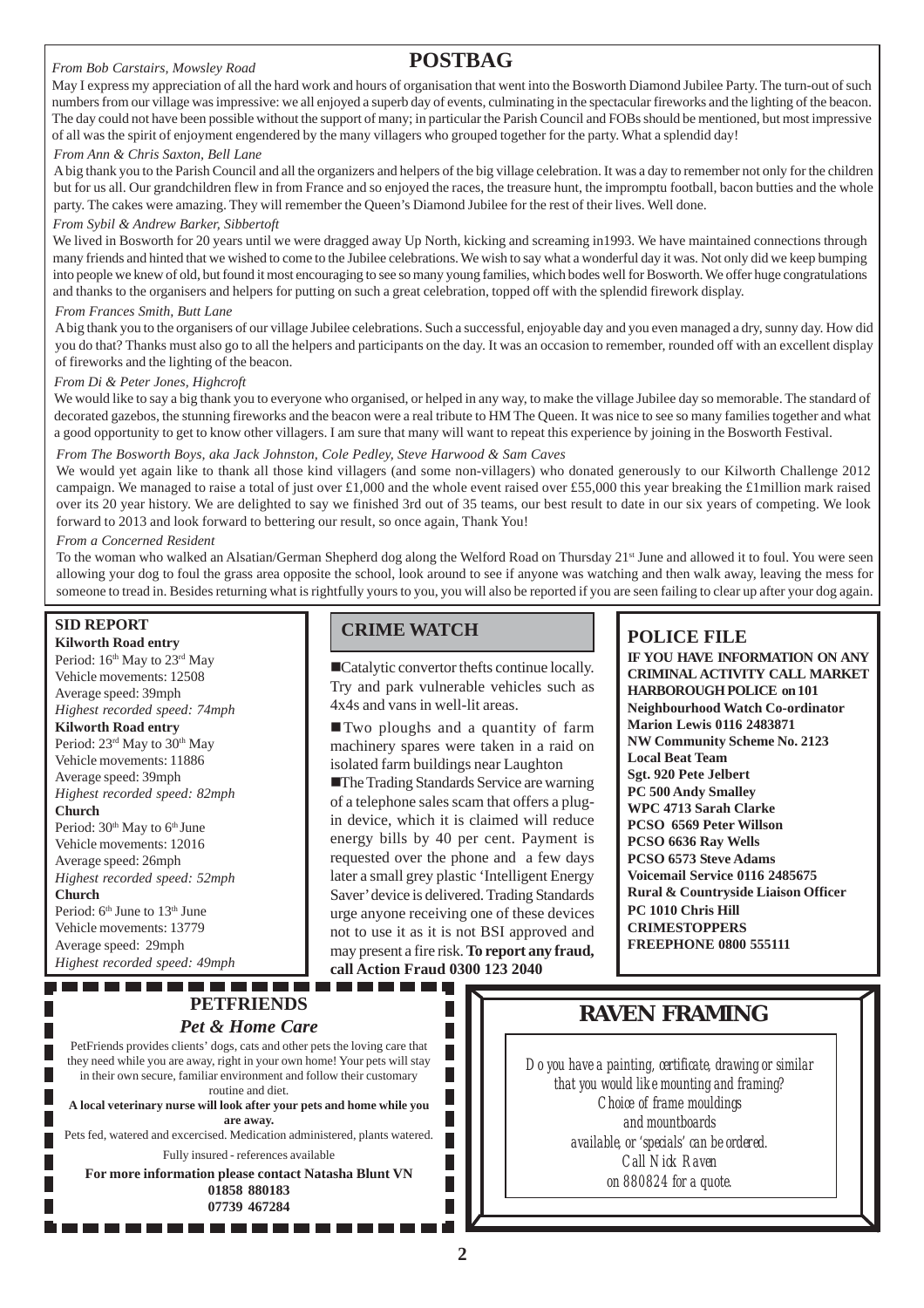# **BOSWORTH IN FOCUS**

*A ROUND-UP OF LOCAL NEWS*

### **QUARRY NEWS**

At the recent meeting of the Quarry Liaison Group members heard that work to open the proposed Butt Lane extension was being hampered by Natural England's requirement for a detailed ecological assessment. However, it was anticipated that excavation work would start before the autumn. A concrete pad had recently been laid across the bridle track to facilitate the installation of a level crossing for haul traffic.

It was reported that the landfill operation had been active during the spring. Unfortunately the wet weather had caused some road fouling from the landfill site onto Welford Road. This has now been addressed by the installation of a wheel washing facility on the exit road. Aggregate traffic flows remain steady at 7-8,000 tonnes per month. It was noted that the demarcation line between the end of the quarry access road and the highway was difficult to discern. Lafarge agreed to look into re-marking this.

Lafarge is to apply for permission to operate a short contract to import approximately 1,000 tonnes per month of rail-track ballast material for processing. No additional vehicle movements were anticipated as the material would be brought in on a back-loading basis, utilising lorries returning from deliveries.

The meeting heard that there had been four instances of criminal activity at the site since the beginning of the year. In one incident a battery had been removed from a secured vehicle.

### **KILWORTH CHALLENGE**

Thanks a Million!!! This year the Kilworth Challenge raised £56,896 over the weekend, and when the generous support from Kilworth House Hotel and Theatre and the 'Gift Aid' contribution is taken into account, this will rise above £70,000.

This takes the grand total raised over the life of the Challenge to an amazing £1,020,000.

**CONGRATULATIONS to Steve Price of Highcroft, who has been selected to play percussion at the opening and closing ceremonies of the 2012 London Olympics.**

**MAY 2012** *[2011]* **Rain:** 69.25mm (2.8") *[47.25mm]* **Wettest day:** 20mm (0.8") *[24mm]*

**WEATHER LOG**

**Highest temp:** 31°C

Lowest Temp: 1°C

### **MILLENNIUM WOOD**

If you would like to help out at the Millennium Wood community woodland on Kilworth Road and have a couple of hours to spare why not come along to the Work Days? The next one is on Saturday, July 14<sup>th</sup> at 2.00pm.

*Future Work Day dates:*

August 18<sup>th</sup> September 15<sup>th</sup> October 20<sup>th</sup> November 17<sup>th</sup> December 15<sup>th</sup>

For more information please call Jackie on 880910 or Lorrie on 880281.

*VILLAGE HALL BOOKINGS Elizabeth Bromley 881441 www.husbandsbosworthvillagehall.co.uk CHURCH HALL BOOKINGS Janice Staples 880668 Bob hutchings 880131 SPORTS PAVILION ENQUIRIES Audrey Marlow 880316*

### **WATCH MARKERS**

Neighbourhood Watch have a supply of catalytic converter marking kits which will be available for only £5 to members and local residents. The kit is designed specifically for this purpose. It works by marking the metal shell of the convertor with a unique mark This mark is then registered so if the part is stolen and recovered it can be traced back to a specific vehicle.

Local garages *Tanvic* and *Kwik Fit* in Market Harborough have agreed to carry out a marking service for only £25 for those who may not wish to mark their own vehicles.

Further details are available from the Neighbourhood Watch stall at Harborough's indoor market on Tuesdays from 9.00am to 1.00pm or from Harborough Police Station, Fairfield Road.

### **JUBILEE FILM**

DVDs of the film made by Jennifer Rogers at the Bosworth Jubilee Day celebrations are now on sale. To order your copy, price £4 each, call 880401.



**WOODPECKER TREE SURGERY**

C *[24o C]*

C *[2o C]*

All aspects of tree-work undertaken from dismantling large roadside trees to pruning and reshaping small garden trees. We also offer a stump grinding service.

Professionally qualified and insured.

**For free quotation and advice call Chris on: 01858 880818 www.woodpeckertrees.com**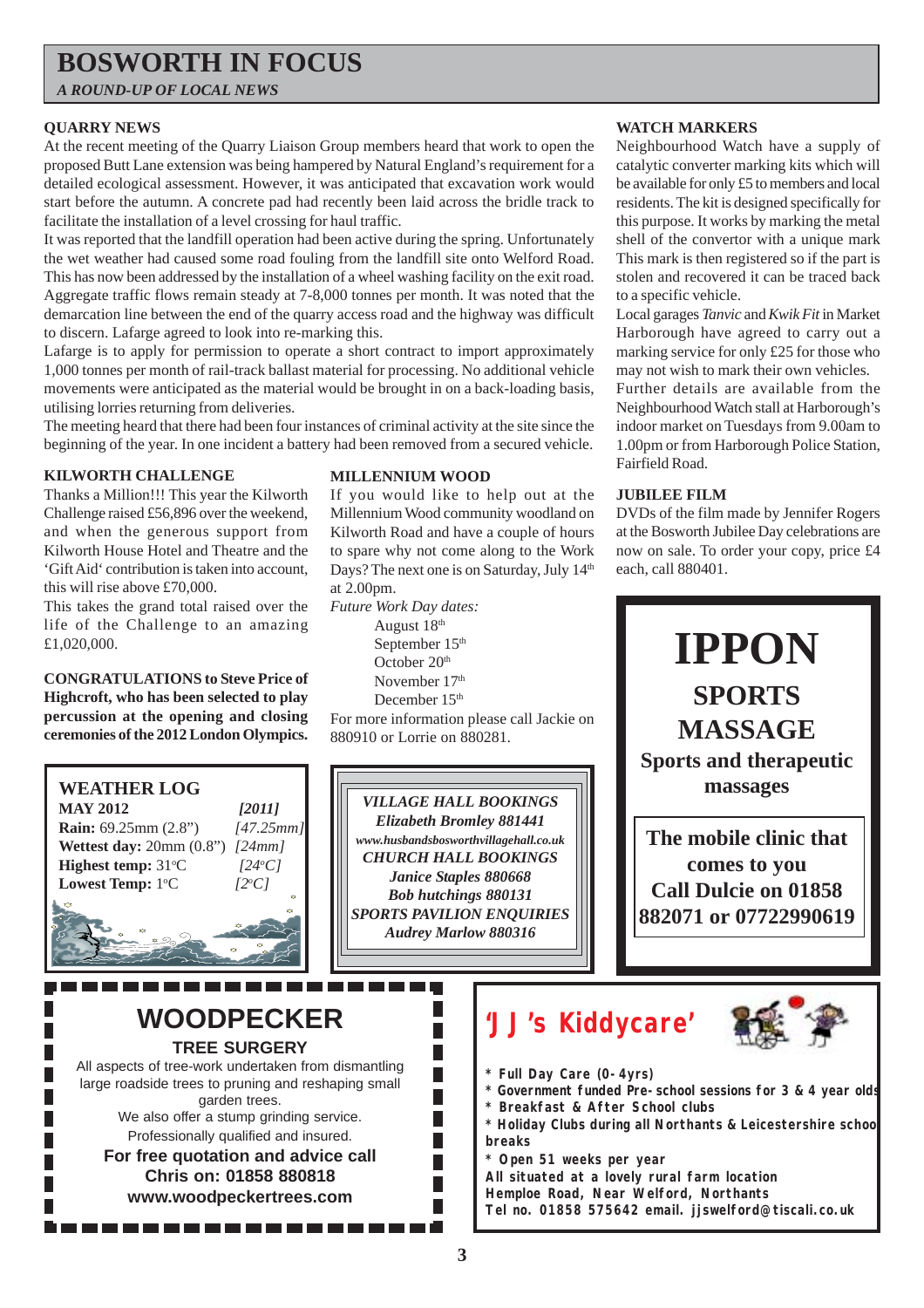# **SCHOOL REPORT** *HUSBANDS BOSWORTH C. of E. PRIMARY SCHOOL Head Teacher Matthew Bown*

### *From Matthew Bown, Headteacher*

At Husbands Bosworth Church of England School we have had a very busy Summer term. As well as all the usual goings on we also joined in with many celebrations and sporting tournaments during the term. In June we celebrated the Queen's Diamond Jubilee by having a street party in the playground and a talent competition called *'Bosworth's Got Talent'*. Well done to Kane Wilson who won this competition with his very funny and clever comedy act. During June and July we have been celebrating the London Olympics. We were visited by an Olympic athlete named Eden Francis. She took all the children for some shot putt and discus training. As a school we successfully applied for Olympic tickets and a number of our older pupils will be attending an Olympic event during their summer holidays. Our older pupils in classes 2 and 3 have been working very hard preparing for an Olympic based production, this will be performed during early July in the Village Hall.

I would like to end my final Bugle piece of the school year by saying a sad farewell and a huge thank-you to Reverend Andrew Rhoades. In the three years he has been part of the school he has made a huge impact on the life of our children. Every fortnight he has brought his *'Open the Book'* team into our school and run a very popular assembly. He has led a great number of awards and celebration services in church in which the attendance by the community and parents has steadily grown. He has also played a very active part in the governing body, most recently as Vice Chair, giving up a great deal of his own time for our school. We also were fortunate enough to have Kath Rhoades join us for many school events, often playing the piano. On behalf of the children, staff, governors and parents we wish you both the very best of luck in your new challenge. We will miss you greatly but will never forget you.

### **BYGONE BOSWORTH**

*The Historical Society's Periodical Journal*

Aneurin Owen has recently passed on to the Historical Society Library a number of books of local interest. Of particular note are two books by Major Guy Paget of Wheler Lodge. Both books delve deeply into the fox hunting scene that shaped the countryside around Bosworth in the years between the wars.The *'Autobiography' of 'Sir' Bernard Montgomery* is Paget's tongue-in-cheek account of the life of his fox terrier, written from the dog's point of view. Aimed in style as a children's storybook, it is nevertheless worth a read as it takes the reader into the countryside, copses, hedgerows and gorse, still familiar today and is a charming tale.

The other book is an authoritative work on the life of Frank Freeman, celebrated huntsman to the Pytchley Hunt.The book chronicles many classic chases over the local countryside between Daventry and Gumley, which often extended to 20 or more miles and notes many recognisable points in the landscape in passing. Written when fox hunting was still very much the 'unspeakable in pursuit of the uneatable' the book underlines the high regard which the hunting gentry held for the abilities of this low-born Irishman.

*If anyone would like to borrow these books, or any books from the Historical Society's extensive library of local interest titles please contact the Librarian, Lorrie Forman on 880281 or email: l.forman@talk21.com*

### **ACTIVITY GROUPS 2012**

**All Saints Parochial Church Council** Contact: Brian Smith 880225 **Art Workshop** Contact: Ann Saxton 880971 **Badminton Club** Contact: Lorrie Forman 880281 **Beaver Scout Troop** Contact: Andrew Lambert 880922 **Bosworth Belles** Contact: Linda Lawton 880503 **Conservative Association** Contact: Robert Maxwell 880361 **Craft Group** Contact: Gail Wilmot 880413 **Handbell Ringers** Contact: David Staples 880668 **Historical Society** Contact: Heather O'Connor 880165 **Husbands Bosworth Rainbows Group** Contact: 881757 or 881442 **1st Kilworth Scouts/Beaver unit** Contact: Andrew Lambert 880922 **Leicestershire Bee Keepers Association** Contact: Sally Lang 880773 **Lutterworth African Drumming Group** Contact: Ralph Horton 880526 **Playing Field Committee** Contact: Jennifer Rogers 880401 **Royal British Legion** Contact: Robert Maxwell 880361 **Tennis Club** Contact: Jennifer Rogers 880401 **Tower Bell Ringers** Contact: Geoff Armitage 880066 **Welford Bridge Club** Contact: Kate Hancock 880205 **Workers Education Association** Contact: Sally Sherratt 571064

### **OLYMPIC FLAME Monday, July 2nd**

*Local times are: Lubenham village 15.47hrs Foxton Locks 16.03hrs Foxton village 16.51hrs* The Torch will be paraded on foot at these venues, but travel between the venues in a motorcade.

### *BUGLE* **CRACKER**

I stuck up for my best mate when someone said he wasn't fit to live in a pigsty... I said he was."

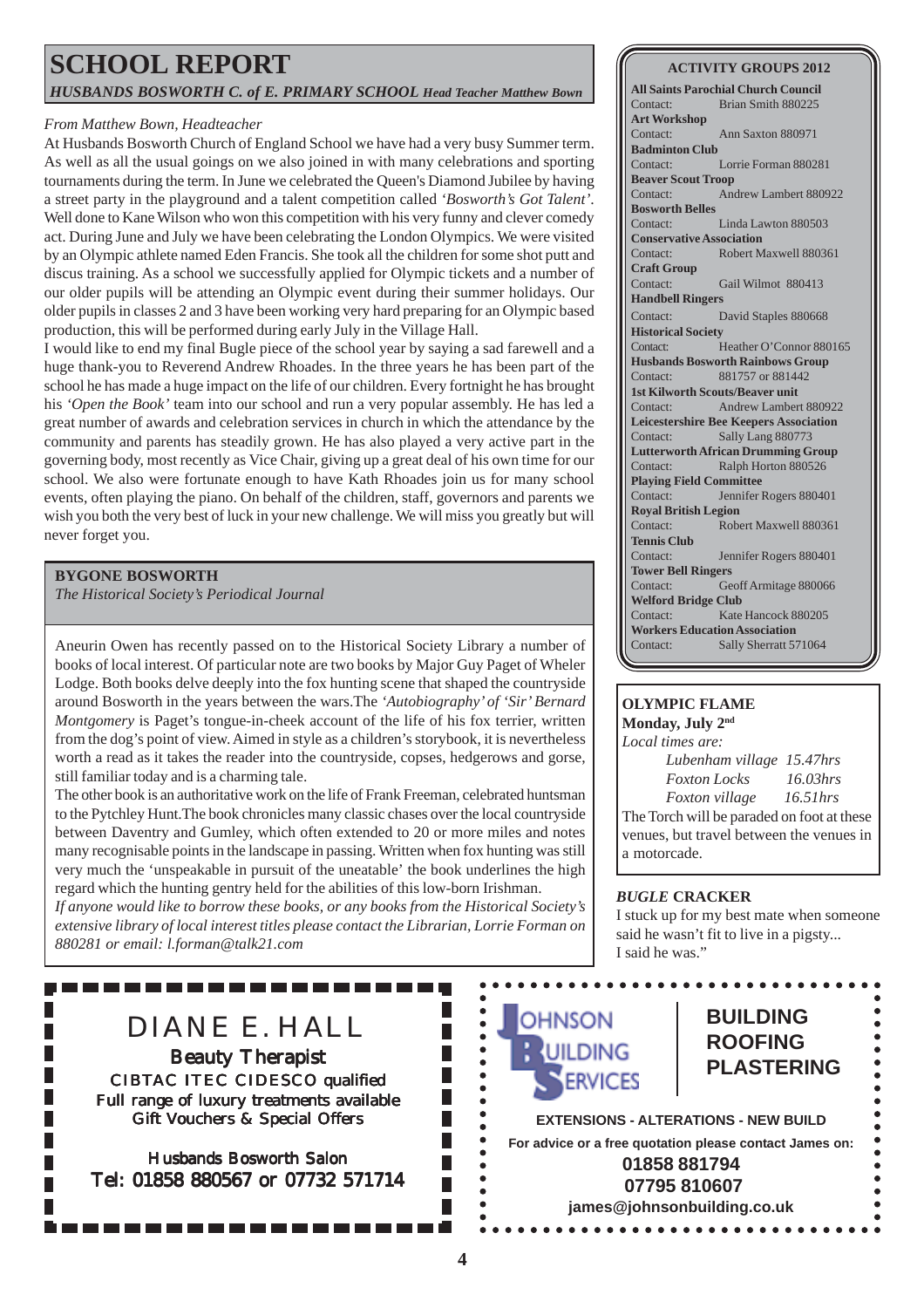**GD Armitage Clock & Belfry Work** New installation, maintenance & repair Contact: Geoff Armitage 880066 **Frank Begley Plumbing & Heating** Plumbing & heating engineer. Contact: Frank Begley 880541 **Gordon Begley** Building & roofing contractor. Contact: Gordon Begley 880028 **Peter Begley** Building contractors, flat roofing Contact: Peter Begley 880517 **Gary Bennett** Painter & decorator Contact: Gary Bennett 880285 **Croft Farm Bed & Breakfast** AA 4\*\*\*\* accommodation Contact: Jane Smith 880679 **Rob Dargue Carpentry & Building** General carpentry & woodwork Contact: 07834 872205 or 880803 **Honeypot Lane Bed & Breakfast** A 4\*\*\*\* welcome in a quiet rural backwater Contact: Carolyn Goffe 880836 **Mike Price Heating Engineer** Oil-fired boiler servicing & repair Contact: Mike Price 880902 **Natural Self Defence** Self defence techniques that work! Contact: Marc 880884 **Paul Bolton School of Motoring** Expert driving instruction Contact: Paul Bolton 880115 **Totally Trees Ltd.** Tree surgery and stump grinding Contact: Jacqui Mitchell 01455 554182 **Wharf House Kennels** Kennel and cattery services Contact: Kim McGuigan 880905 **Woodpecker Tree Surgery** All aspects of tree surgery undertaken Contact: Chris Wright 880183

### **CAUSEWAY COFFEE MORNING**

The next coffee morning for those living alone will be on Friday, July  $13<sup>th</sup>$  in the Church Hall from 10.00am to 11.30am. Call Heather 880165 for details.



*Refresh @ Mowsley* - a monthly breakfast cafe for all ages will start again on Sunday, September 23rd between 9.30am and 11.30am. *Mowsley Village Hall*

# **TRADE DIRECTORY 2012 | | | ACTIVITY GROUPS**

### **HISTORICAL SOCIETY**

The Historical Society's Annual Garden Party will take place on Sunday, July 15<sup>th</sup> on the Rectory Paddock from 6.00pm. The event is open to all members and friends. The cost is £4 per person to include refreshments. Please call Frances on 880225 to book by Monday,  $9<sup>th</sup>$  in order that catering arrangements can be made!

Please note: In Church Hall if wet!

### **VILLAGE LUNCH**

The next Village Lunch will be on Wednesday, July 25<sup>th</sup> at Kilworth Springs Golf Club. Diners are asked to meet in the bar as usual at 12.30pm. The lunch is open to anyone living locally especially those living alone or retired and is an ideal opportunity for those new to the area to get up to speed on local gossip!

### **ALLOTED TIME...**

Allotment Barbeque time is here again! The barbeque will take place at 6.00pm on Saturday, July  $7<sup>th</sup>$  at the Welford Road allotments site. All are welcome, not just allotment holders. Tickets are £5 per person, with under 12's at £2.50. For tickets contact Cliff or Liza, 3 Berridges Lane on 880878, or Sue Dhillon, Hillcrest House, Bell Lane on 881251.

### **RING O' BELLS**

Husbands Bosworth Handbell ringers will ring-in the arrival of the Olympic Torch at the Olympic Stadium on Friday, July 27<sup>th</sup> at 8.00am on the Old Green. There will be a three minute ring to join with other bellringers across the UK to celebrate the occasion.

### **BROOK HOUSE FETE**

Brook House Residential Home will be holding their annual fete on Saturday, August  $18<sup>th</sup>$  2.00pm to 4.00pm Donations of bric-à-brac, plants, cakes and books for sale would be most welcome. Brook House, 15 Bell Lane Call 880247 for more information.

> **BRITIS**  $\blacksquare$ Ė Ű. Ē

Ľ Ė ē

 $\blacksquare$ 

Ē

Ē.

É Ė

### **SHOW ENTRIES**

Inside your copy of the *Bugle* you should find a schedule for the 2012 Horticultural Show. If not, please contact Eleanor Murphy on 880476.

We would like to remind last year's trophy winners to return them to Eleanor (clean and shiny, if possible) in good time for the show. As ever, offers of help, donations, cakes for sale etc. will be much appreciated.

Please ring Eleanor Murphy 880476 or Kath Harrison 880206 for information, queries and offers of assistance. Copies of the *"Hints and Tips"* exhibiting advice booklet are still available.

### **WALKING THE WALL...**

Thanks to everyone who sponsored Lorrie and Penny in their recent Hadrian's Wall charity walk, or came to the car wash in April. The pair completed the walk - many 'ups and downs' but lots of super weather and have raised around £1,350 between them in aid of LOROS. Many thanks to everyone who contributed.





# COMPLETE CAR CARE

Accident repair specialist Bodywork, dent, scratch and stone-chip repair Servicing, alloy refurbishment, welding MoT repair Valeting, full body polish Parking sensors, tyres & exhausts, etc. fitted Call Ben on 01858 880404 Based at Unit 2, Pebble Hall Farm between Husbands Bosworth and Theddingworth

............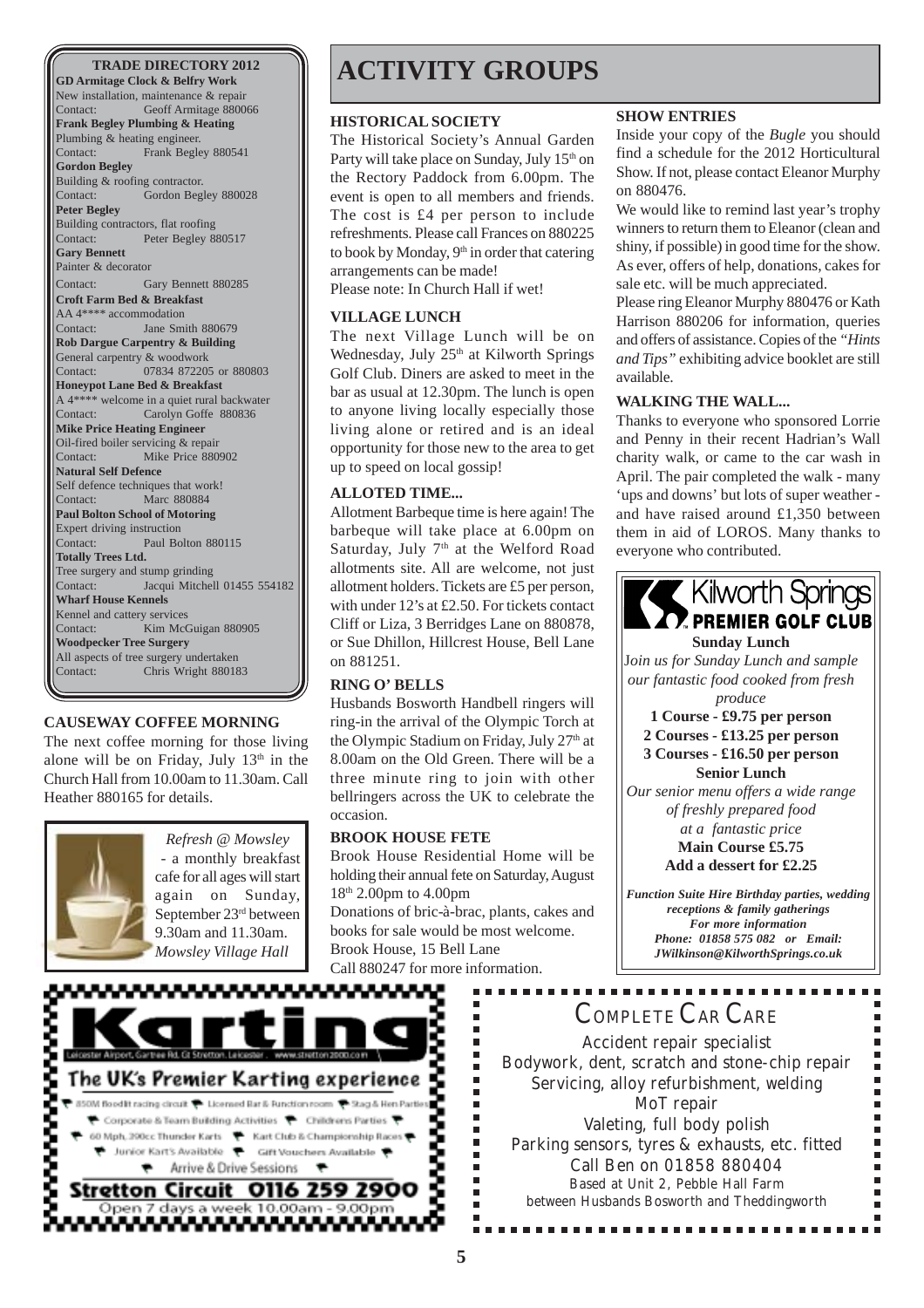# **PARISH COUNCIL NEWS** LOCAL OFFICERS

*Minutes of the Parish Council meeting held on Wednesday, June 6<sup>th</sup> 2012 in the Village Hall.* **Present** Four Councillors, County Councillor Graham Hart and District Councillor Brian Smith Apologies were received from Mr. Fletcher, Mr. Forman and the Clerk.

*(Mrs. O'Connor chaired the meeting and Mrs. Fisher took the Minutes)*

Minutes of the Previous Meeting were approved and signed.

### **Matters Arising**

Mrs. Hobson updated Council on the results of the Broadband internet access survey. There were 64 replies from the village; 54 residents and 10 businesses.

### **Cemetery**

Council noted that work to rebuild the Cemetery wall was being carried out.

### **Playing Field/Play Area**

*(Council members visited the play area and skate park prior to the meeting)* A few minor problems were noted. To be referred to the Clerk for action.

### **Traffic Issues**

Council noted that road markings outside the church were worn. Clerk to contact Highways. **Accounts**

The Annual Accounts were circulated, approved and adopted. The Clerk to be asked to produce a breakdown of the Contingency Fund for the next meeting.

### **Queen's Diamond Jubilee Celebrations**

Council agreed that the day had been a great success and the organising committee was congratulated. **Any Other Business**

It was agreed to discuss HDC's Open Green Spaces document at the next meeting.

Concern was expressed about silted up drains in High Street. Clerk to be asked to write to HDC regarding the state of roads generally in the Parish.

It was noted that North Kilworth has acquired a defibrillator, part-funded from The Big Society Fund. Council discussed the possiblity of having our own machine.

A possible oil leak was noted at the Pavilion.

### **Date and Time of Next Meeting**

*PLEASE NOTE: THERE WILL BE NO PARISH COUNCIL MEETING IN JULY* Tuesday, August  $7<sup>th</sup>$  at 7.45 pm in the Village Hall.



### **PUBLIC NOTICE**

**Dog mess is an eyesore and a health hazard, especially to young children. If you are a dog owner, you have a legal responsibility to clean up every time your dog fouls in a public place.**

**The District Councils can issue dog control orders against individual dog owners for offences including allowing a dog to foul a public space and can issue fixed penalty orders. Where there is no locally fixed rate, the fixed penalty is £75. In very serious or persistent cases, magistrates can issue a maximum penalty of £1,000.** *Registered blind are not required to clean up after their guide dogs.*

#### **Husbands Bosworth Parish Council: Councillors**

William Fletcher 880910 (Chairman) Melvyn Forman 880281 Heather O'Connor 880165 Susan Fisher 880026 Stuart Brain 881615 Patricia Hobson 880070

### **Parish Clerk**

Jackie Fletcher, 13 School Lane, H.B. LE17 6JU Tel: 880910 E-mail: jackiehbpc@btinternet.com

### **District Councillor**

Brian Smith 10 Butt Lane, H.B. LE17 6LN Tel: 880021 E-mail: b.smith@harborough.gov.uk

### **County Councillor**

Graham Hart Lilac Cottage Willoughby Waterleys Leicester LE8 6UF Tel: 01162 478600 E-mail: graham.hart@leics.gov.uk

### *HONEYPOT PRE-SCHOOL* OPEN 8.00am - 5.00pm

*Enroling now* Offers *FREE* childcare for 3/4year olds Before/after school clubs, sessional care, holiday clubs. We offer a warm, friendly and welcoming environment in a beautiful rural village for children aged 18months and over. We aim to promote your child's development and learning within a fun and exciting environment. Please contact Denise 01858 881143 or 07805926872 to arrange a visit or

call in to see for yourself. *Honeypot Pre-School, All Saints Church Hall, Honeypot Lane, Husbands Bosworth LE176LY*



### **G BEGLEY Building & Roofing Complete roofing & repair service Tiles / slates cleaned**

\*\*moss removal\*\* environmentally friendly - just spray & go - let nature do the rest!

*Established 40 years Free estimates* **Husbands Bosworth tel: 01858 880028**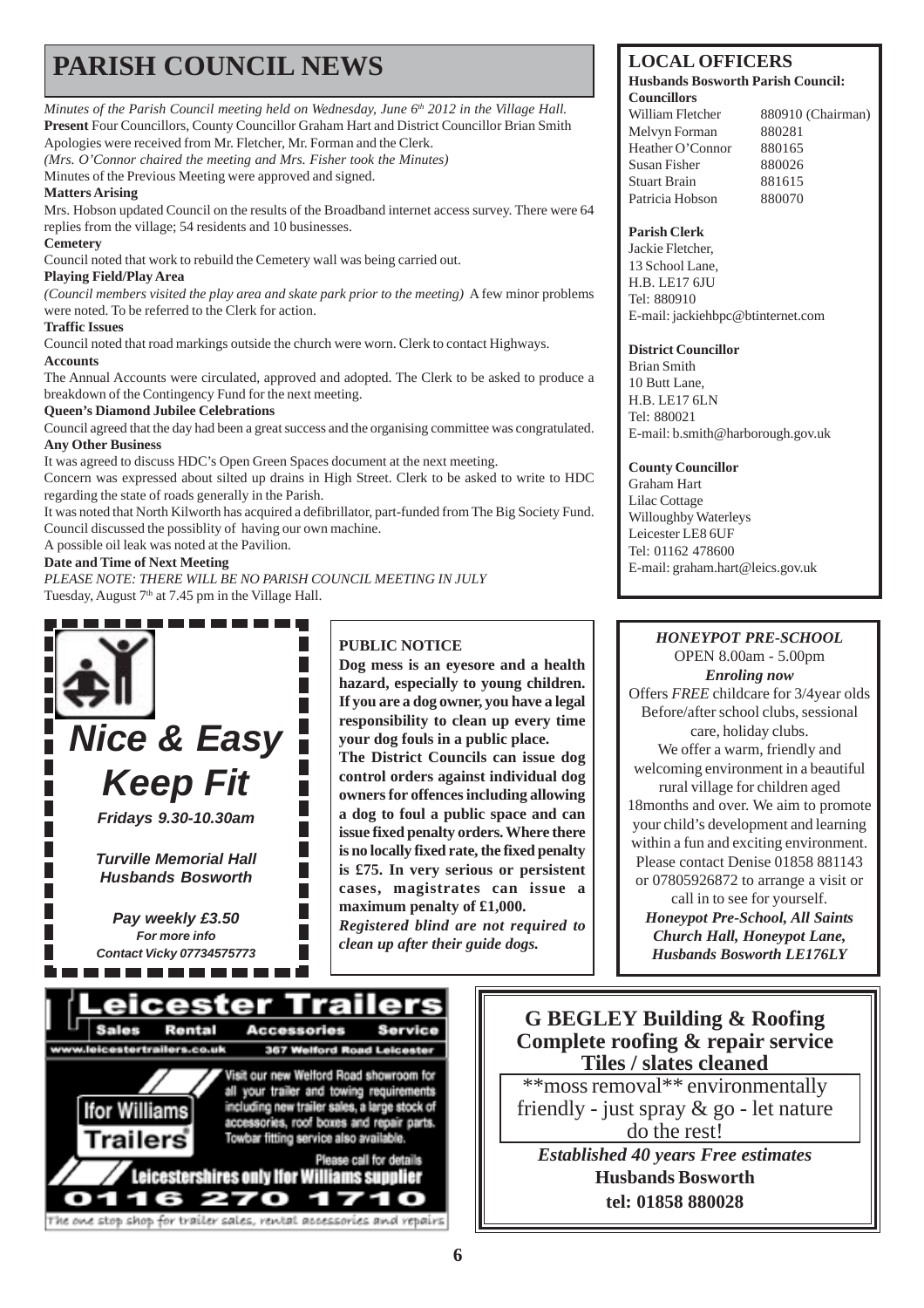# **CHURCH NEWS**

*All Saints Parish Church, Methodist Chapel & St. Mary's Roman Catholic Church*

### **KNAPTOFT SERVICES**

Knaptoft Ruins open-air services continue on July 15<sup>th</sup> at 3.00pm when our Curate, Rev. Andy Rhoades will preside.

Services are held on every 3rd Sunday of the month at 3.00pm right up to the Harvest Festival service in September. As usual Fleckney Silver Band will provide the musical accompaniment.

Services will move into the adjacent farm buildings, by kind permission of Knaptoft Hall Farms, if the weather is unsuitable.

# **Parish Notices**

*Holy Matrimony* **Francesca Rumbelow & Ka Lun Ng** June 16th 2012

### **BOSWORTH OPEN CHURCH**

All Saints Church, Husbands Bosworth will be open on Saturday mornings from 10.00am to 12.00pm from July  $7<sup>th</sup>$  for a period of private refreshment and quiet reflection. Coffee available.

### **METHODIST CHURCH**

*Centenery Celebration Weekend* Saturday, August 4<sup>th</sup> and Sunday5<sup>th</sup> 2.00pm-5.00pm The will be a FLOWER FESTIVAL in

the Chapel on both days, together with villagers' memories and history of the past 100 years.

| Saturday: | Hexagon Benefice Music            |
|-----------|-----------------------------------|
|           | Group 4.00pm in chapel            |
| Sunday:   | <b>Historical Society Display</b> |
|           | in the Village Hall               |
|           | Refreshments in<br><i>the</i>     |
| Village   | Hall                              |
|           | 6.30pm Sunday - weekend           |
|           | concludes with a Thanks-          |
|           | giving Service led by             |
|           | Mr. Richard Gill                  |

### **SCHOOL LEAVERS SERVICE**

Husbands Bosworth Cof E School leavers service at All Saints Church will be on Wednesday, July 11<sup>th</sup> at 2.30pm.

Parents and carers of school children and the All Saints congregation together with the community of Husbands Bosworth are invited to a special

School Leavers' Service to celebrate with those leaving the school and moving onto the High School in the new term.



### **JUBILEE PHOTOGRAPH**

Copies of the Jubilee Photograph taken in church on Sunday, June 3rd, after the Diamond Jubilee Service, are now available to order. A copy of the photograph to view is on display in Church.

### *Postcard size £1, A5 £1.50, A4 £2.00*

To obtain a copy, please put the correct money in an envelope with your name and address, and include the size and number of copies required and give to Di or Peter Jones, at church or 21 Highcroft.

The photos should be available by the end of July. Call 880741 for more information.

### **ALL SAINTS FLOWER ROTA Month:** JULY

*Ann Saxton*

**NHBC** 

Call Heather O'Connor on 880165 if you would like to join the Flower Rota

### **METHODIST CHURCH Coffee Morning**

Wednesday, July 18th 10.00am-12.00noon. at the home of John & Margaret Scurrah, 25 High Street Visitors always welcome.

# "**CHURCH SERVICES** "

### **Hexagon Benefice**

- **1 8.00am Communion Mowsley 9.30am Family Communion HB 9.30am Family Service Shearsby 11.00am Communion Thed. 11.00am Family Service B'thorpe 6.00pm Communion Arnesby**
- **8 9.30am Communion Shearsby 9.30am Family Service Arnesby 11.00am Family Service HB 4.00pm Family Service B'thorpe 6.00pm Evensong Mowsley**
- **15 10.30am Benefice Service Bruntingthorpe**
- **22 8.00am Holy Communion HB 9.30am Communion B'thorpe 9.30am Family Service Shearsby 11.00am Communion Arnesby**
- **29 10.30am Benefice Communion Shearsby**

*Short Communion every Wed. 9.15am HB*

**Churchwardens: Brian Smith 880021 Lorrie Forman 880281 Curate: Rev. Andrew Rhoades 460150**

### **Methodist Church**

- **1 Mrs Jeanne Moore**
- **8 Mrs Kim Shorley**
- **15 Rev. Frances Ballantyne**
- **22 Mr Gordon Herbert**
- **29 Rev. Brian Kennard (Communion)** *Services every Sunday 6.30pm. All Welcome*
- **Contacts:**

**Rev. Brian Kennard 462889 Senior Church Steward: Mr. A Lloyd Jones 880343**

### **St Mary's Roman Catholic Church**

*Services every Sunday 8.30am.* **Contact: Robert Constable-Maxwell 880361 Father Owen O'Neil 462359**



RUILDING SERVICES LTO 27 years

Complete building service Specialist in new build Quality renovations & Extensions **Tel/Fax 01858 881202**

**Email: pcbuildserv@btinternet.com**

Walton Grange, Bosworth Road Walton, Lutterworth, Leics LE17 5RW